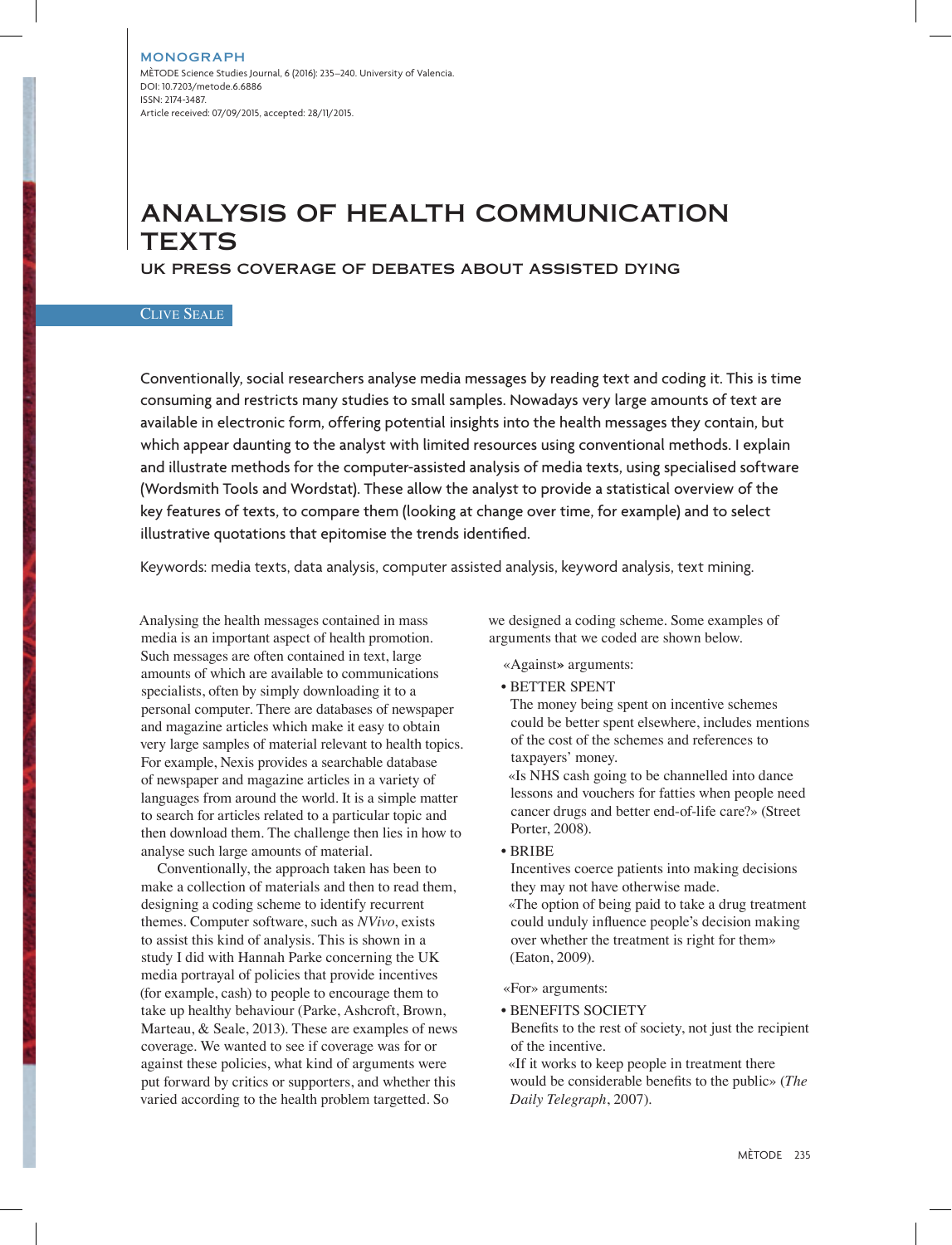*Communicating health* MONOGRAPH

## • BEST INTERESTS

Incentives help people to do what is in their best interests, including mentions of the health benefits to the individual.

«The one-off payment is intended to help pregnant mums stay fit and healthy in the run-up to the birth» (*South Wales Echo*, 2009).

Amongst other things, we found that a policy that gave expectant mothers cash to spend on healthy food in pregnancy was more popular than a policy that rewarded people who successfully lose weight. We were able to look at the arguments put forward for and against in each case, because we had coded them and could retrieve relevant text.

All of this took a great deal of time. We both had to read all of the articles, design some codes and agree on how they would be applied, modifying them when new examples came up that we could not agree on, or which did not fit existing codes. There were only about 100 articles in this study, so it was manageable.

Most analysis of this sort is done on small samples

because it takes so long to do the analysis. This restricts the scope of the study and it is desirable to do much larger studies now that it is easy to obtain very large amounts of mass media text. But what do you do when a study involves thousands of articles and millions of words?

## **NANALYZING BIG SAMPLES**

I faced this problem when I wanted to analyse postings to

internet discussion forums by people with breast and prostate cancer, for which software called Wordsmith Tools proved useful (Seale, 2005, 2006). There were over 1.5 million words to analyse: I did not want to read them all! But I also wanted to analyse *all* of them, not just a subsample.

Wordsmith Tools allows you to compare word frequencies in two texts. For example, most common in the prostate cancer text were words like *PSA* (Prostate Specific Antigen test), *Brachytherapy* (a treatment available for prostate cancer). In the breast cancer text words like *Breast* and *Tamoxifen* were more common. All of this is quite predictable and unsurprising.

But some other words pointed to differences between men and women in what aspects of their experience they considered to be important when

«CONVENTIONALLY, THE APPROACH TAKEN HAS BEEN TO MAKE A COLLECTION OF MATERIALS AND THEN TO READ THEM, DESIGNING A CODING SCHEME TO IDENTIFY RECURRENT THEMES»



Currently, there are newspaper and journal databases that make it easier to access and collect large samples of relevant material for health issues.

facing a serious illness. Men were more emotionally restrained when they were greeting people typing *regards* rather than putting *X* (for a kiss) at the end of their messages for example. Women referred to much wider range of other people, as well as to themselves, in their messages, using words like *I*, *me*, *her*, *I'm*, *women*, *mum*, *they* and *my* much more often than men.

When doping this kind of analysis it is important, of course, to investigate particular words to ensure that they mean what you think (this is known as disambiguation). This is not a problem with words like *mastectomy* or *brachytherapy* but what about *X*? Does this mean a kiss or does it mean *X* as in *X-ray*?

The software makes it possible to look at individual words in their context (via «KWIC» or «Keyword in Context» displays) to establish this. It is usually best to exclude words with multiple meanings. In this collection of texts (or corpus as it is sometimes known) the word *X* was almost exclusively used for kisses rather than X-ray.

I have explained elsewhere (Seale & Charteris-Black, 2010) how you can move from such quantitative displays to selecting qualitative examples that illustrate key differences between texts, and how you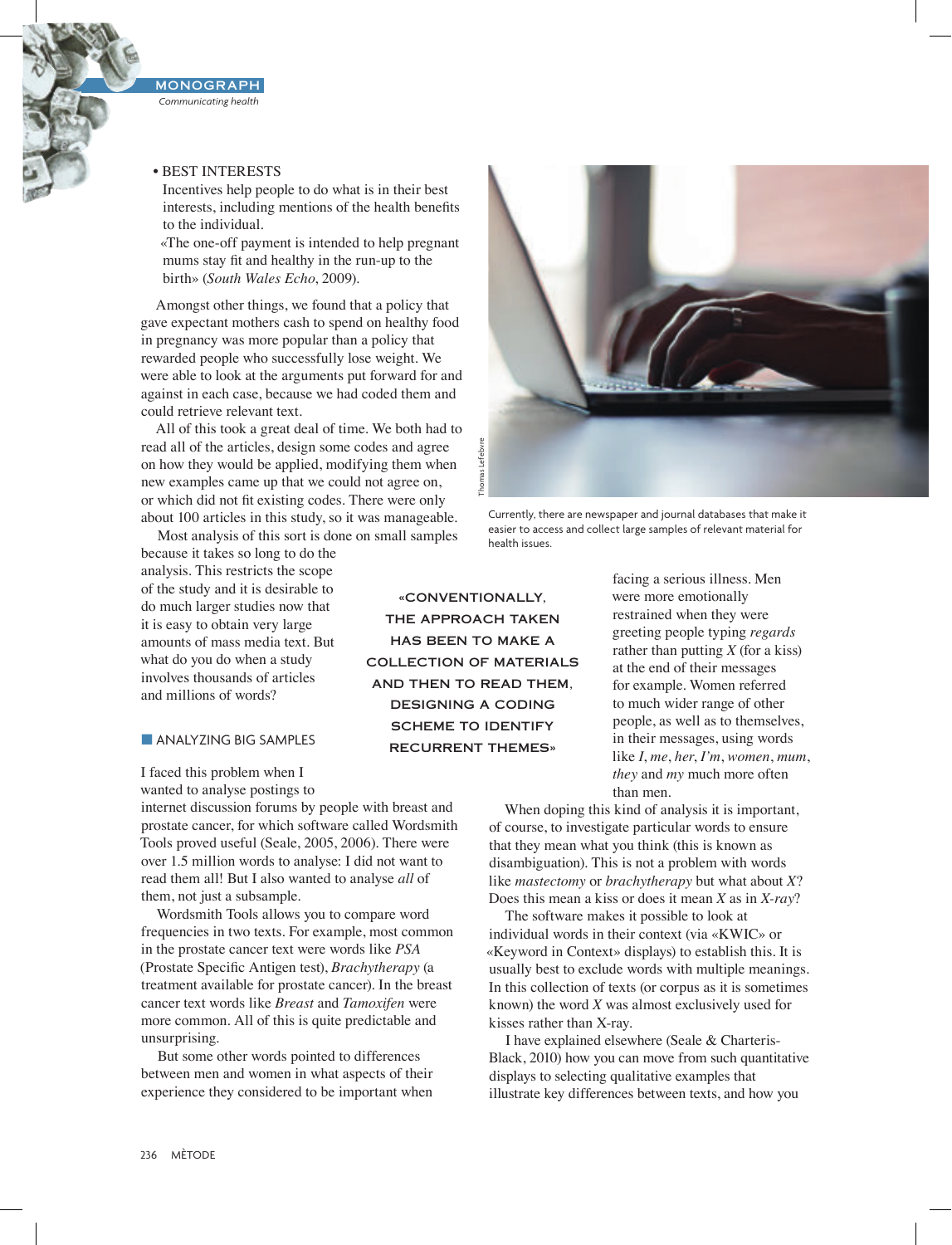

The analysis of assisted death in the British press showed, for instance, that in the 1930s people who supported voluntary euthanasia also supported eugenics as a path to societal improvement. Above, a pro-eugenics poster from the 1920s.

can do more interesting things with comparisons than simply showing women are more emotional and people-oriented than men. I have also demonstrated the usefulness of this simple Wordsmith Tools procedure in generating findings across a range of health topics, several of which involve the analysis of media text (Seale, 2008; Seale, Boden, Lowe, Steinberg, & Williams, 2007; Seale & Charteris-Black, 2008a, 2008b; Seale, Charteris-Black, Dumelow, Locock, & Ziebland, 2008; Seale, Charteris-Black, & Ziebland, 2006; Shepherd & Seale, 4).

Rather than repeating all of that, I now want to focus on a more sophisticated approach to the computer-assisted text analysis, by telling you about an unpublished study I am working on. This describes UK press coverage of debates about assisted dying (for example, euthanasia, assisted suicide) over

«WORDSTAT ANALYSIS INVOLVES THE CREATION OF A DICTIONARY WHICH IDENTIFIES THE THEMES THAT THE ANALYST IS INTERESTED IN»

time, starting in the early part of the 20th century. For this I used software called Wordstat. I used Nexis to download electronic text from five national newspapers (*The Guardian, The Times, The Daily Mail, The Mail on Sunday* and *The Observer*) as well as the *British Medical Journal*. Search terms were as follows (where *!* denotes a wildcard suffix): *euthanasia OR assist! dying OR mercy killing OR right to die OR assist! suicide*

Existing studies of mass media coverage of assisted dying are based on small samples of text, because the approach their authors take to analysis (usually a coding approach) is so time-consuming. Wordstat enabled me to produce an analysis of all of the coverage of this topic in the newspapers and journals concerned since the modern debate about this topic began, a total of 4,340 articles.

Coverage increased over time (with a decline during World War Two). Modern debates started after 1935, with the formation of the Voluntary Euthanasia Legalisation Society and the first attempt to get Parliament to pass a law allowing euthanasia in certain cases.

Wordstat analysis involves the creation of a dictionary which identifies the themes that the analyst is interested in. Dictionary categories contain words and phrases that can be unambiguously assigned to that category after investigation of each word or phrase in its context, where necessary. The steps can be outlined as follows:

- 1) Words and phrases used in the documents are listed in descending order of TF\*IDF score [Term Frequency\*Inverse Document Frequency, measurement used to evaluate how important a word is in a document corpus], a measurement indicating terms that strongly distinguish documents.
- 2) The top 300 words and phrases are examined in context and those with consistently singular meanings are selected for inclusion in a userdefined dictionary whose categories group together words with semantic similarity.
	- 3) Other words and phrases occurring in the texts are added to the dictionary on the basis of thesaurus similarity and further inspection of context.
	- 4) The distribution of dictionary categories across comparison groups is examined.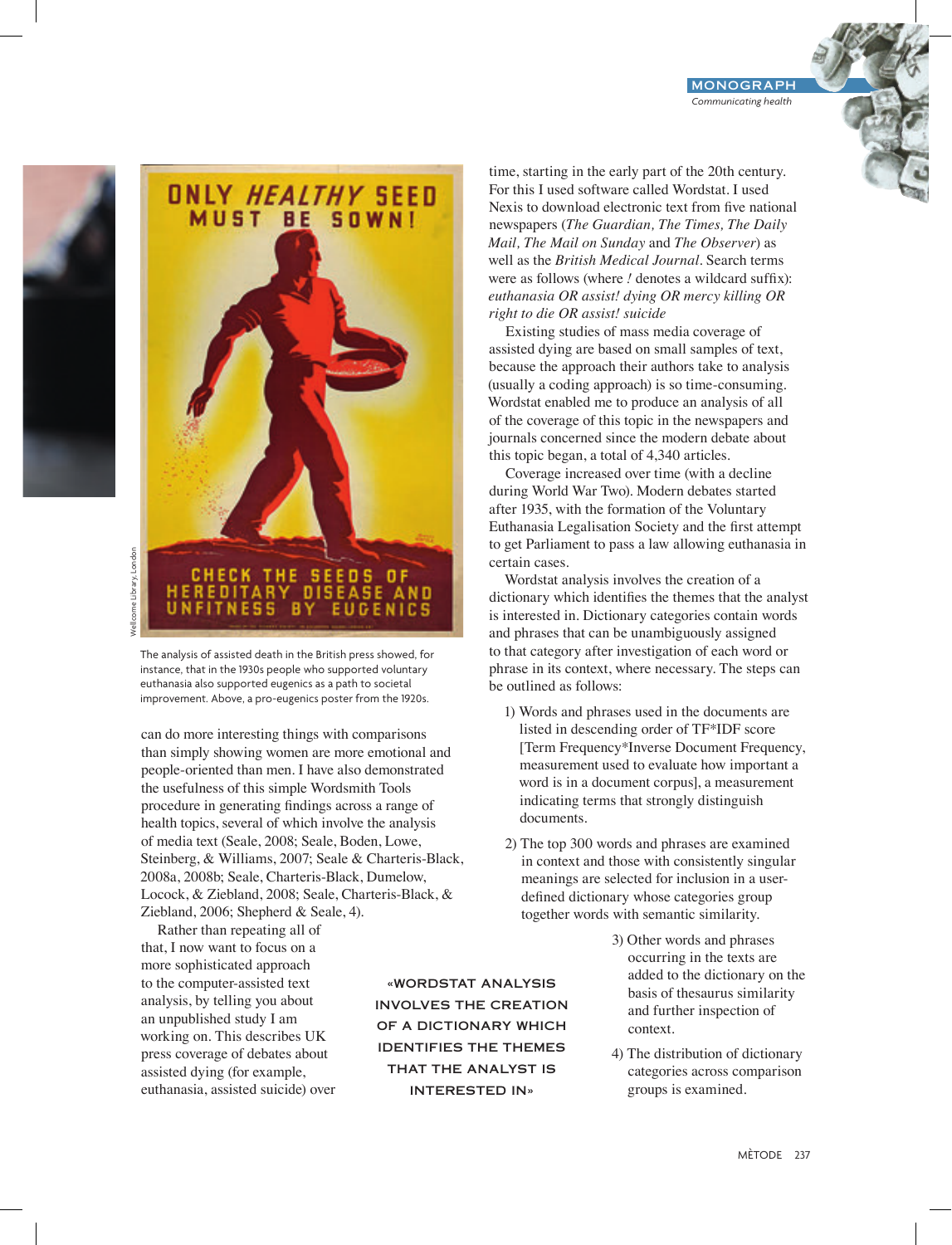| Categorization dictionary                                                                                                                                                                                                                                                                                                                                                                                                                                                                                                                                                                                                                                                                                                    | Categorization dictionary                                                                                                                                                                                                                                                                                                                                                                                                                                                                                                                                                   |
|------------------------------------------------------------------------------------------------------------------------------------------------------------------------------------------------------------------------------------------------------------------------------------------------------------------------------------------------------------------------------------------------------------------------------------------------------------------------------------------------------------------------------------------------------------------------------------------------------------------------------------------------------------------------------------------------------------------------------|-----------------------------------------------------------------------------------------------------------------------------------------------------------------------------------------------------------------------------------------------------------------------------------------------------------------------------------------------------------------------------------------------------------------------------------------------------------------------------------------------------------------------------------------------------------------------------|
| <b>EUGENICS</b>                                                                                                                                                                                                                                                                                                                                                                                                                                                                                                                                                                                                                                                                                                              | PVS AND WITHDRAWING TREATMENT                                                                                                                                                                                                                                                                                                                                                                                                                                                                                                                                               |
| · ALDERMAN DINGLEY (1)<br>· AVAILABLE RESOURCES (1)<br>$\bullet$ BAD_STOCK (1)<br>· BEST_SPECIMENS_TO_BREED (1)<br>· BISHOP OF BIRMINGHAM (1)<br>· BREED A STRONG AND VIGOROUS RACE (1)<br>· BREED_SUCCESSFULLY_WITH_EACH_OTHER (1)<br>· BREEDING FEMALES (1)<br>· BREEDING OF DEGENERATE HORDES (1)<br>+ BREEDING RECKLESSLY (1)<br>COST EFFECTIVE (1)<br>· DEFECTIVE CHILD*(1)<br>· DEFECTIVE INFANT (1)<br>$\bullet$ DEFECTIVES (1)<br>· DR_BARNES (1)<br>· DR VICKERY (1)<br>· ECONOMIC FACTORS (1)<br>· ECONOMIC_PRESSURE* (1)<br>· ECONOMICALLY PRODUCTIVE (1)<br>· ECONOMICALLY UNFITTED TO HAVE CHILDREN (1)<br>· ELIMINAT*_THE_FEEBLE (1)<br>• ELIMINATE_THE_STOCK (1)<br>· FEEBLE MINDED (1)<br>· FEEBLEMINDED (1) | · ANTHONY_BLAND (1)<br>· ARTIFICIAL FEEDING (1)<br>· BLAND_CASE (1)<br>· BRAIN_DAMAGE* (1)<br>$\bullet$ CHAHAL (1)<br>$-$ CREEDON (1)<br>· CRUZAN (1)<br>+ ENGLARO (1)<br>· FEEDING_TUBE (1)<br>· HILLSBOROUGH (1)<br>· LIFE_SUPPORT (1)<br>· LIFE_SUSTAINING_TREATMENT (1)<br>· LOCKED_IN_SYNDROME (1)<br>· MR_BLAND (1)<br>$\cdot$ MR_BURKE (1)<br>· MRS SMITH (1)<br>$ MUNBY(1)$<br>· PARALYSED_FROM_THE_NECK (1)<br>$\cdot$ PVS (1)<br>$-$ CUINLAN $(1)$<br>$-$ SCHIAVO (1)<br>· SCHINDLER (1)<br>· SIR_STEPHEN_BROWN (1)<br>· TONY BLAND (1)<br>· VEGETATIVE_STATE (1) |

Figure 1. Examples of some categories from the dictionary created to analyse British press coverage of the debate on assisted dying (euthanasia, assisted suicide) from the early twentieth century.

> «IT IS DESIRABLE TO DO MUCH LARGER STUDIES NOW THAT IT IS EASY TO OBTAIN VERY LARGE AMOUNTS OF MASS MEDIA TEXT. BUT WHAT DO YOU DO WHEN A STUDY INVOLVES THOUSANDS OF ARTICLES AND MILLIONS OF WORDS?»

In this study, the phrase showing the highest TF\*IDF score was *assisted suicide*. This is the new terminology in debates about assisted dying, *voluntary euthanasia* being the old terminology, much more likely to occur in earlier texts and therefore also having a high TF\*IDF score. This score identifies the words and phrases the analyst needs to

focus on, because they unlock the analytic key to understanding differences between newspapers, or trends over time, or whatever comparison the analyst may be interested in.

*Communicating health* **MONOGRAPH** 

The software also uses a built-in thesaurus to identify synonyms (words with a similar meaning). Synonyms for the word *assisted*, for example, include *aided*, *helped*, *supported* and *abetted*. Each suggested synonym needs to be inspected in its context (disambiguated)

before deciding whether to include it in the dictionary. It could be, for example, that most of the uses of the word *helped* are *not* about helping someone to die, but are about helping with something else, so it would make no sense to include this word in a dictionary

category that was about assisting a death. Two or three word phrases are better to work with than individual words, as they are less likely to require disambiguation.

Some examples of dictionary categories used in the project are shown in Figure 1 above.

The full dictionary contained many more categories

(you can see some more of them in Table 1) which then becomes a tool for comparing groups of texts. In this case, we can compare different newspapers, or track changes in the popularity of these themes over time. We can also use the categories to select illustrative quotations from newspapers that epitomise the category.

Some topics have declined over time, for example *Christian* perspectives less often enter the newspaper debate, and eugenicist

arguments are out of fashion. Some rose in popularity and then declined, for example *Nazi*. Memories of euthanasia under the Nazis appear to be fading.

Other topics such as palliative care, human rights and assisted suicide frame the debate about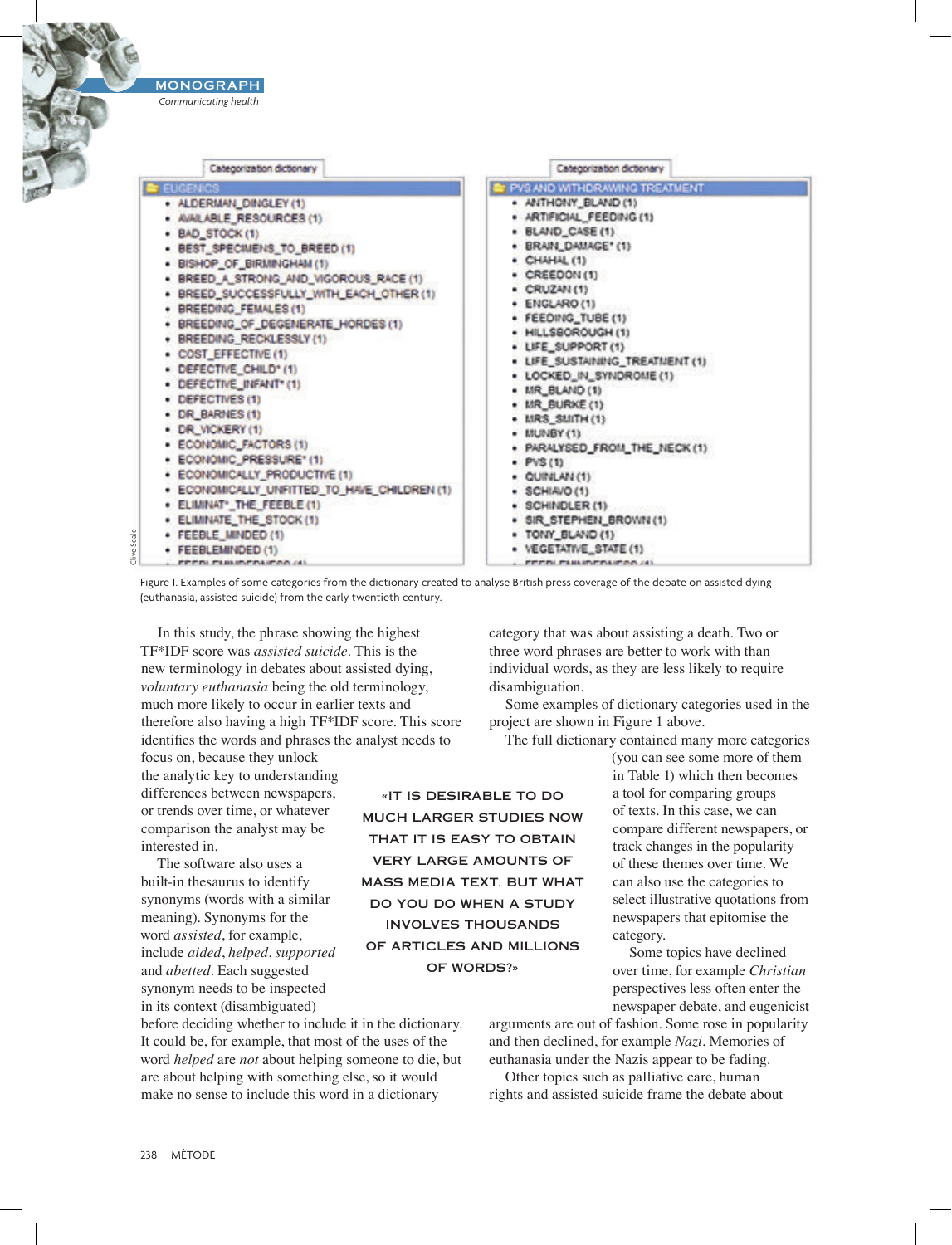**1930s 1940s 1950s 1960s 1970s 1980s 1990s 2000s 2010-13**

| <b>CATEGORIES DECLINING OVER TIME</b>                  |             |             |             |          |      |      |      |      |      |
|--------------------------------------------------------|-------------|-------------|-------------|----------|------|------|------|------|------|
| Christian                                              | 2.6         | 3.3         | 5.2         | 2.5      | 2.7  | 1.1  | 1.5  | 1.5  | 0.7  |
| Voluntary euthanasia                                   | 3.2         | 1.8         | 1.6         | 1.1      | 0.9  | 0.9  | 0.8  | 0.4  | 0.1  |
| Eugenics                                               | 0.8         | 4.2         | 2.4         | 0.8      | 0.1  | 0.1  | 0.1  | 0.1  | 0.1  |
| <b>CATEGORIES RISING THEN DECLINING</b>                |             |             |             |          |      |      |      |      |      |
| Abortion                                               | 0.1         | 0.1         | 0.3         | 1.0      | 1.0  | 0.3  | 0.7  | 0.3  | 0.1  |
| Advance declaration                                    | $\Omega$    | $\Omega$    | $\Omega$    | $\Omega$ | 0.1  | 0.04 | 0.5  | 0.4  | 0.1  |
| Mercy killing                                          | 0.7         | 0.7         | 3.5         | 1.4      | 1.5  | 0.6  | 0.8  | 0.4  | 0.5  |
| Nazi                                                   | $\Omega$    | 1.3         | 1.2         | 3.1      | 0.3  | 0.4  | 0.4  | 0.3  | 0.2  |
| PVS and treatment withdrawal                           | 0.05        | $\mathbf 0$ | $\mathbf 0$ | 0.1      | 1.1  | 0.5  | 2.6  | 1.2  | 0.6  |
| <b>CATEGORIES RISING OVER TIME</b><br>Assisted suicide | $\Omega$    | $\Omega$    | $\mathbf 0$ | 0.03     | 0.1  | 0.2  | 0.8  | 3.0  | 4.9  |
| Human rights                                           | 0.1         | $\mathbf 0$ | $\Omega$    | 0.02     | 0.02 | 0.02 | 0.03 | 0.22 | 0.12 |
| Law and legal                                          | 0.02        | $\mathbf 0$ | 0.23        | 0.1      | 0.4  | 1.5  | 1.1  | 1.9  | 2.4  |
| Palliative Care                                        | $\mathbf 0$ | $\Omega$    | $\mathbf 0$ | 0.1      | 0.5  | 0.5  | 0.7  | 0.8  | 0.6  |
| Pro legalisation cases                                 | $\mathbf 0$ | $\Omega$    | 0.1         | $\Omega$ | 0.03 | 0.2  | 0.3  | 1.5  | 2.2  |
| Slippery and vulnerable                                | 0.2         | $\Omega$    | 0.3         | 0.4      | 0.2  | 0.2  | 0.5  | 0.6  | 0.7  |
| Right to die                                           | 1.8         | 0.2         | 0.4         | 0.2      | 0.7  | 0.7  | 0.8  | 1.0  | 0.9  |
| Wishing and wanting                                    | 0.1         | 0           | 0.2         | 0.2      | 0.3  | 0.3  | 0.4  | 0.4  | 0.5  |

Table 1. Selected dictionary categories by decade: words per 1,000. They show the importance of different topics, such as eugenics, decreasing over time, while others, such as human rights or end-of-life care, gain importance over time.

TOTAL WORDS 40,392 8,307 30,722 86,990 125,767 140,844 336,965 687,168 259,087 **Average words per year during each decade 4,039 831 3,072 8,699 12,577 14,084 33,697 68,717 64,772** 

Source: Clive Seale.

assisted dying more commonly nowadays than in the past. The arguments have moved on, old ones have been forgotten, or are deemed irrelevant, and new ones have been put forward by both opponents and proponents of legalisation. The software at this stage provides a statistical overview of these changes.

But because at every stage these statistical displays are linked to the underlying text, it can be retrieved to provide illustrative quotations and to allow for more detailed, qualitative scrutiny of key arguments. I will show you just one of these arguments over time: eugenicist arguments.

*The Guardian* on 5th September 1935 reported the views of Dr T. W. Hill, Deputy Medical Officer for Health in West Ham, who had addressed the New Health Society's summer school at Margate (UK), asking what they were to do about the thousands of low-grade imbeciles in their institutions:

When we see the hideous monsters that are kept alive and nursed by trained people… we are inclined to ask: Can civilisation devise no method of dealing with them? Are we not stretching humanity too far? Such creatures would be better out of the way. We are doing our best to promote the survival of the unfittest. If we are to breed

a strong and vigorous race we must reverse our false notions of the sacredness of human life. We need not return to the ruthless code of natural selection, but we can achieve the same results painlessly, quickly, and without cruelty, by scientific euthanasia.

#### (*The Guardian*, 1935)

Here you can see that Dr Hill is happy to describe people with cognitive and other disabilities as «imbeciles» and «monsters» and to kill them off in the interests of society as a whole. In the 1930s, people who supported voluntary euthanasia were often also supporters of eugenics as a way of improving society. The experience of the Nazis changed all of this, so that after the war, such arguments had to be put in much softer ways, and opposition to them was recorded by journalists. For example, on 30th April 1969 *The Guardian*  reported Dr Kenneth Vickery, medical officer for health for Eastbourne (UK) noting the need «to start planning now for the growing number of old people in society, who were already swamping health and welfare services in areas like his own». He was not advocating euthanasia, but he did suggest that «people beyond a certain age should not be kept alive by